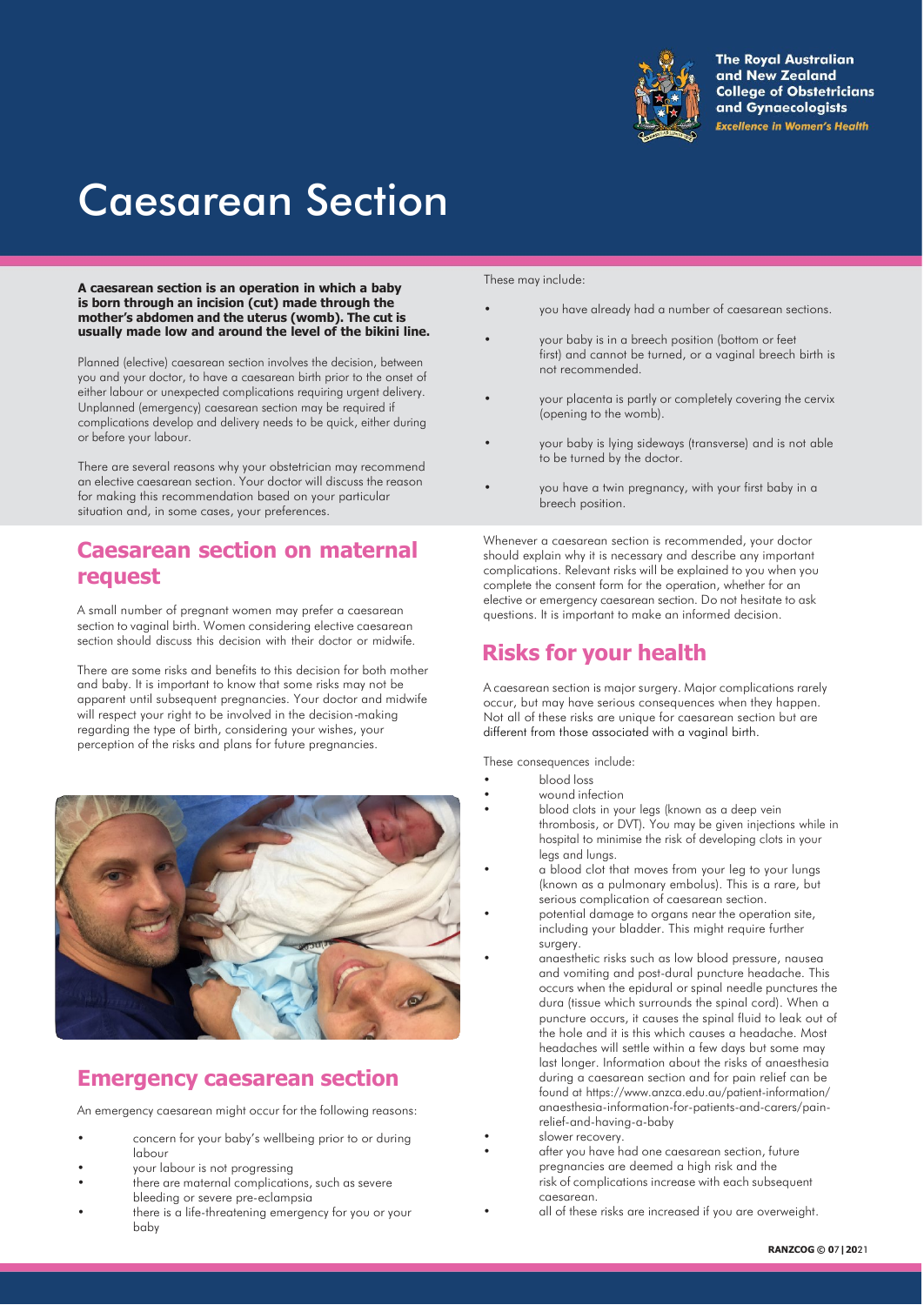### Caesarean Section



## **Risks for your baby**

The most common problem affecting babies born by caesarean section is temporary breathing difficulty. There is also a small risk of your baby being cut during the operation. This is usually a small cut that isn't deep. This happens in 1 to 2 out of every 100 babies delivered by caesarean section, but usually heals without any further harm.

Thin adhesive strips may be needed to seal the wound while it heals. It is important to note that some babies are still difficult to deliver during a caesarean and forceps or vacuum may be used. They therefore may still have bruising around their head or body.

# **In the operating theatre**

The procedures for a caesarean section are very similar whether the operation is elective or an emergency.

When you arrive in the operating theatre, there will be a number of people present. All of them have an important role to play to ensure the safety of you and your baby.

Anaesthetist – will provide your anaesthetic and pain relief Obstetrician – will perform the operation and deliver your baby Surgical assistant – assists the obstetrician

Scrub nurse – coordinates the theatre and passes the instruments to the doctor

Scout nurse – assists the scrub nurse and gathers additional equipment that is required

Anaesthetic nurse – assists the anaesthetist

Paediatrician – receives the baby and cares for it at birth

Midwife – receives the baby and cares for it until you return to the postnatal ward

Theatre technician – helps move you on and off the operating table, positions lights and equipment.

Support people – Due to the large number of people present and the sterile environment of the operating theatre, the number of support people who are able to be with you will be limited.

Attendance of anyone other than your immediate partner or support person may not be possible, and your preference for any additional people will need to be discussed with your doctor or midwife.

There will be a buzz of activity happening at this time, before the operation starts. A plastic cannula (thin tube) will be put into the vein in the back of your hand or arm so that fluids and medication can be given to you. A catheter (a soft, plastic tube) will be inserted into your bladder to keep your bladder empty during the operation.

You will receive a shave of any hair covering the operation site. You will be wearing special stockings known as 'TED' stockings during the surgery until you are moving around after the operation. The purpose of these stockings is to reduce the risk of blood clots forming in the legs during inactivity.

### **Anaesthesia**

The anaesthetist will provide the most appropriate form of anaesthesia suited to you during the operation. This may be an epidural, spinal block or general anaesthetic.

An epidural and a spinal block are a similar procedure where an anaesthetic, (a drug that gives either partial or total loss of sensation) is injected by the anaesthetist into the small space in your back near your spinal cord.

The medication can then act directly on the nerves to stop the pain signals from being sent to the brain. If you have a spinal block or epidural anaesthetic, you will be awake throughout the operation, but you will feel no pain. If you have a general anaesthetic, you will be asleep during the operation. Information about the use of anaesthesia during a caesarean section and for pain relief can be found at [https://www.anzca.edu.au/patient-information/anaesthesia](http://www.anzca.edu.au/patient-information/anaesthesia-)information-for-patients-and-carers/pain-relief-and-having-a-baby

If you are awake during the operation, you will still feel tugging and pulling, but you won't feel pain or sharpness. Some women describe the feeling as though "someone is doing the washing up in their stomach". A screen will be put across your chest so that you cannot see what is being done. You will hear the sucking of the waters that surrounded the baby until just before the baby is lifted out.

The operation usually takes about 30 to 40 minutes and the doctors will talk to you during the operation and let you know what is happening. One advantage of an epidural or spinal anaesthetic is that you are awake at the moment of delivery and can see your baby immediately.

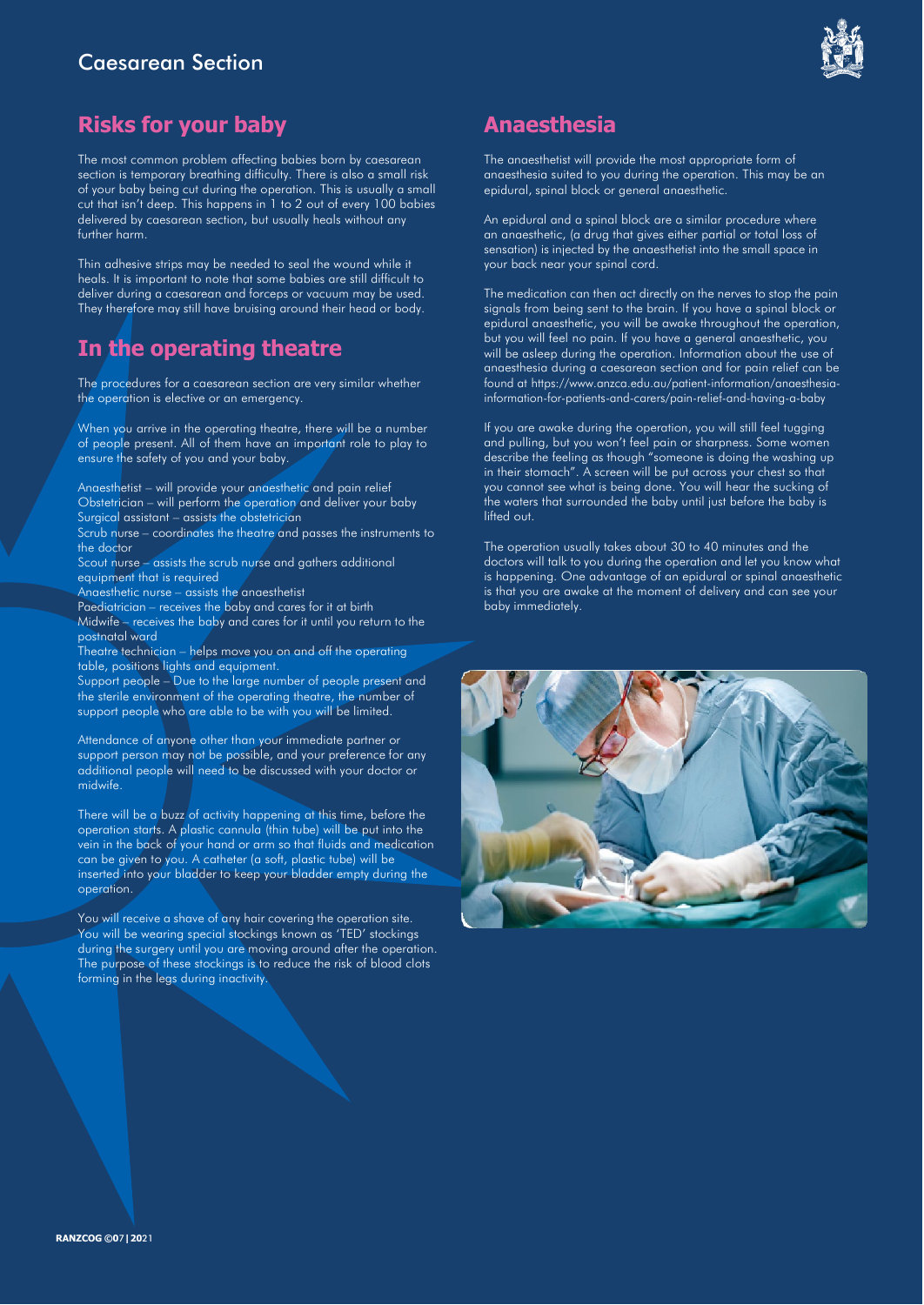



### **Recovery after a caesarean section**

#### **Supporting breastfeeding**

Assuming your baby doesn't require additional resuscitation or support from the paediatric team, skin to skin contact is important as soon as possible after birth. Your baby should have warmed blankets placed over their back and a bonnet on their head. This is because it is quite cold in theatre and in the recovery room. The rest of your baby's body should be in direct contact with your skin. This will help stabilise their temperature and start to initiate an instinctive feeding response that will enhance bonding and help with establishing breastfeeding. Some hospitals will allow your baby to stay with you in recovery and to have skin to skin contact during this time to increase those responses and the likelihood that baby will attach and feed well at the breast.

#### **Pain relief**

Pain is common after surgery. After a caesarean birth you will be uncomfortable for a few days but this can usually be managed well with medications. The anaesthetist will provide you with a number of options to help control your pain. Taking regular pain relief is very important to your recovery. Let your midwife know if you require any pain relief or anti-sickness medication.

#### **Emotional support**

Some women feel very positive about having a caesarean, while others feel disappointed or sad, particularly if it was unexpected. It can be very helpful to talk through your feelings with your partner, family, or carers. The doctor or midwife can also discuss the birth experience with you.

#### **Mobility and exercise**

Initially after your operation you will be resting in bed. During this time it is important to do deep breathing and leg exercises regularly. Your catheter, drip and wound drain (if you have one) will be removed in the first one to two days depending upon your recovery. Once these have been removed, it is important to take a gentle walk every day.

This will reduce the likelihood of chest infections and blood clots in your legs. Postnatal exercises are especially important after a caesarean section to get your muscles working again, but take things at a gentle pace. The midwife or physiotherapist will tell you when you should begin them.

#### **Care of your wound**

Your caesarean incision may have been closed with staples which are usually removed within three to seven days of delivery.

If you have stitches, they are usually, reabsorbable sutures, meaning they are absorbed by the body and do not need to be removed. Keep your wound clean and dry. Wear loose clothing and look for signs of infection (such as redness, pain, swelling of the wound or bad-smelling discharge). Report these to the doctoror midwife.

The incision will heal over the next few weeks. During this time, there may be mild cramping, light bleeding or vaginal discharge, as well as pain and numbness in the skin around the incision site.

Most women will feel well by six weeks postpartum, but numbness around the incision and occasional aches and pains can last for several months.